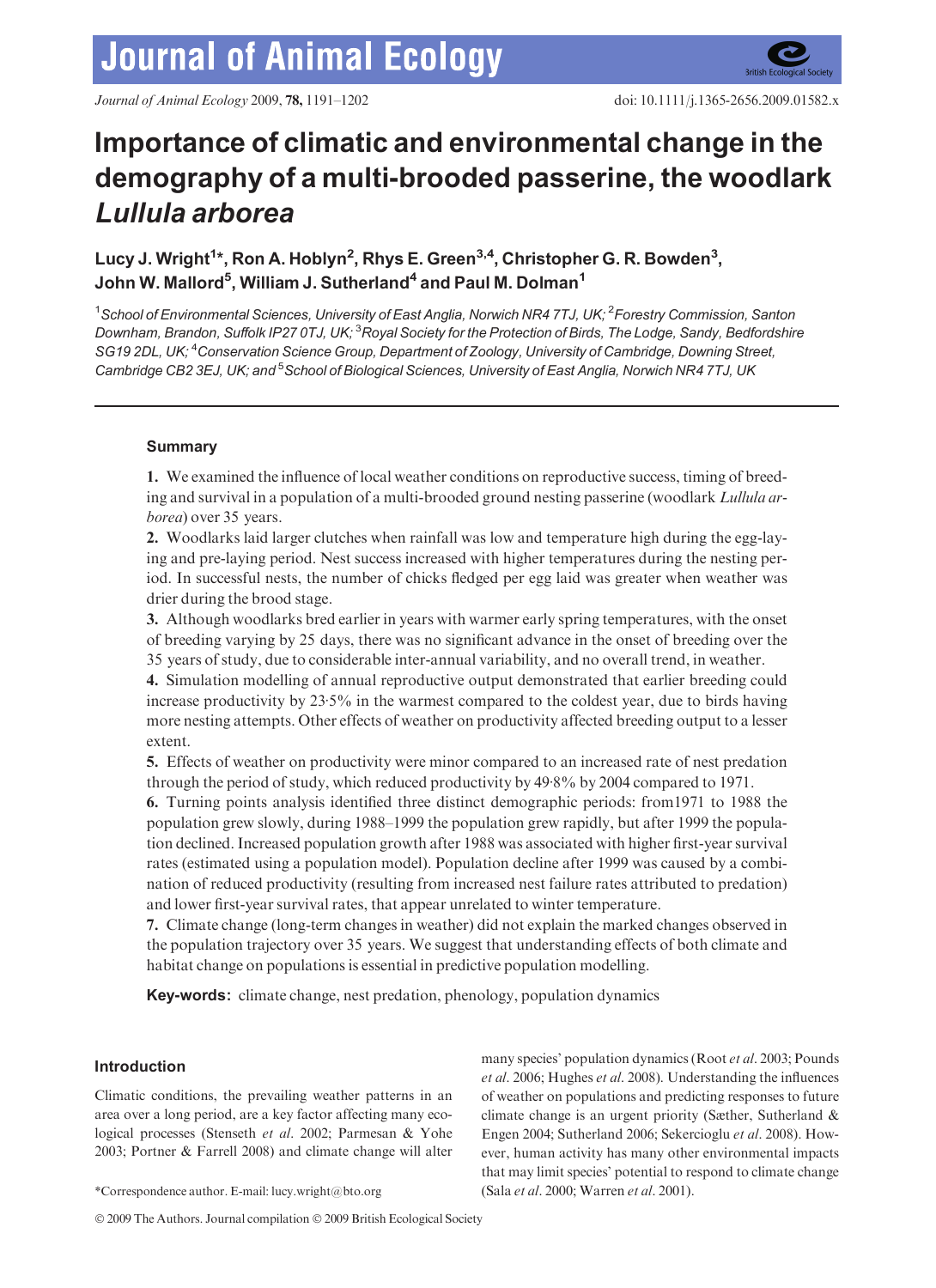#### 1192 *L. J. Wright et al.*

Weather variability has well-documented effects on bird populations; changes in survival rates caused by winter temperatures are key drivers of population dynamics in many species (Siriwardena, Baillie & Wilson 1998b; Grosbois et al. 2006; Robinson, Baillie & Crick 2007), while during the breeding season, weather affects both phenology (Crick & Sparks 1999; Both & Visser 2001; Reed et al. 2006) and breeding success (Møller 2002; Rodriguez & Bustamante 2003; Both et al. 2006). However, there is a need for greater understanding of the consequences for species' population dynamics of these responses (Crick 2004; Both et al. 2006). For example, although changes in phenology in response to climate change can reduce breeding success by causing a mismatch between peak food demand and peak food availability (Thomas et al. 2001; Visser & Both 2005; Both et al. 2006), in other cases phenological responses can maintain synchrony (Cresswell & McCleery 2003). Multi-brooded species may be able to increase productivity by having more nesting attempts (Jenni & Kéry 2003), however few studies have tested whether this occurs (Wilson & Arcese 2003; Saino et al. 2004; Møller 2007).

We use data from a 35-year study of a ground nesting, multi-brooded passerine to examine effects that changes in patterns of weather and other environmental changes have had on population dynamics. The majority of studies examining effects of climate change on avian phenology and breeding success have focussed on singlebrooded species, often in artificial nestboxes; however, responses of multi-brooded species may be very different. We explore the challenges and problems of assessing consequences of changing weather and environment on the productivity and survival of a multi-brooded species with few marked individuals. Our study investigates the following questions: (i) Does weather affect nesting success? (ii) Does early spring temperature affect the timing of breeding? (iii) Does weather affect annual productivity? (iv) How do responses to weather affect demography? (v) Is there evidence that climatic change has affected demography? (vi) What are the relative effects of other environmental changes, such as changes in nest predation rates, on long-term changes in demography?

# Materials and methods

#### STUDY SITE AND POPULATION

The woodlark, Lullula arborea, is a species of European Conservation Concern due to a widespread decline in population size and range (Burfield & van Bommel 2004). A woodlark population was studied between 1971 and 2004 in Thetford Forest ( $52^{\circ}30'$  N, 0 $^{\circ}60'$  W), which covers 185 km<sup>2</sup> of Breckland, a biogeographic region of eastern England. The Breckland region supports 25–30% of the UK breeding woodlark population (Wotton & Gillings 2000), largely within Thetford Forest. The forest is divided into 16 geographical blocks (mean area 1174 ha, 548 SD), and comprises pinedominated plantations managed by rotational clear-felling and replanting of even-aged stands, creating a mosaic of growth stages (Eycott, Watkinson & Dolman 2006). Woodlarks breed in clearfelled and re-planted stands with trees up to 9 years old, but most (98% of all woodlarks across all years) are found on stands less than 6 years old or areas of permanent open space (Wright 2006).

Woodlark territory surveys were conducted annually. Several visits were made to every patch of suitable habitat during March–May and numbers and locations of singing males recorded following Wotton & Gillings (2000). Nests were located by observation of adults. In repeat visits (mean interval 4.6 days  $\pm$  3.1 SD) nest status and numbers of eggs and chicks were recorded (following Crick, Baillie & Leech 2003) as well as notes on fledging, adult behaviour and signs of predation of failed nests. As human scent may provide either a cue or deterrent to mammalian predators, observers did not kneel at nests during monitoring. The methodology and frequency of nest monitoring has remained constant, with most nests monitored by a single individual (RAH). Frequency of nest visits did not affect nest survival rates of woodlarks in Dorset UK, when nests were monitored using the protocols of this study (Mallord et al. 2007b). Nests were assumed to be successful if chicks had reached fledging age (10– 12 days), the nest was empty but intact with signs of success such as trampled droppings in or next to the nest, adults were alarming or feeding fledged young nearby, or fledged young were seen. If cold eggs or dead chicks were found in or near the nest we assumed the nest had failed due to desertion or chick starvation. We assumed the nest had failed due to predation if there was nest damage or if remains of eggs, young or adult birds were found nearby. Sometimes there were no obvious signs of predation but the clutch or brood disappeared from the nest before chicks had reached fledging age and the usual signs of a successful nest were not present. In these cases, we assumed that predation was the cause of nest failure but the predator had not damaged the nest. For all failed nests, we noted whether the nest lining was torn out or whether the nest cup was empty but intact.

Woodlarks are multi-brooded, making many repeated nesting attempts following nest failure and up to two further broods following successful fledging of an earlier brood (Mallord et al. 2008). Analyses here are based on a sample of nests located throughout the breeding season. Successive nesting attempts of known pairs were not monitored, so it was not possible to differentiate between first and later clutches.

From 1986 chicks were ringed with unique colour combinations at 5–8 days old. In each subsequent year, resightings of marked individuals were recorded.

Territory surveys were not completed in 2001, and nest monitoring and resighting of birds were reduced, as an outbreak of foot and mouth disease restricted access.

#### DATA ANALYSES

The woodlark population growth curve, measured by observed numbers of territorial males, was smoothed using a thin-plate spline with 11 d.f. in SAS proc tpspline (SAS Institute, Inc 1999). The second derivatives of the smoothed trend were used to identify turning points in the population trend (following Siriwardena et al. 1998a; Fewster et al. 2000; Robinson et al. 2004).

Nest success was modelled as the daily nest survival rate using logistic generalized linear models (GLMs) with binomial errors and logit link (Aebischer 1999), constructed using PROC GENMOD in SAS and compared using likelihood ratio tests assuming a chi-squared distribution. Daily nest survival rate did not differ between clutch and brood stages ( $\chi_1^2 = 0.69$ ,  $P = 0.41$ ) which were pooled in subsequent analyses. Nest survival was estimated over the entire nesting period of 28 days, comprising 3 days laying (modal clutch size 4, found in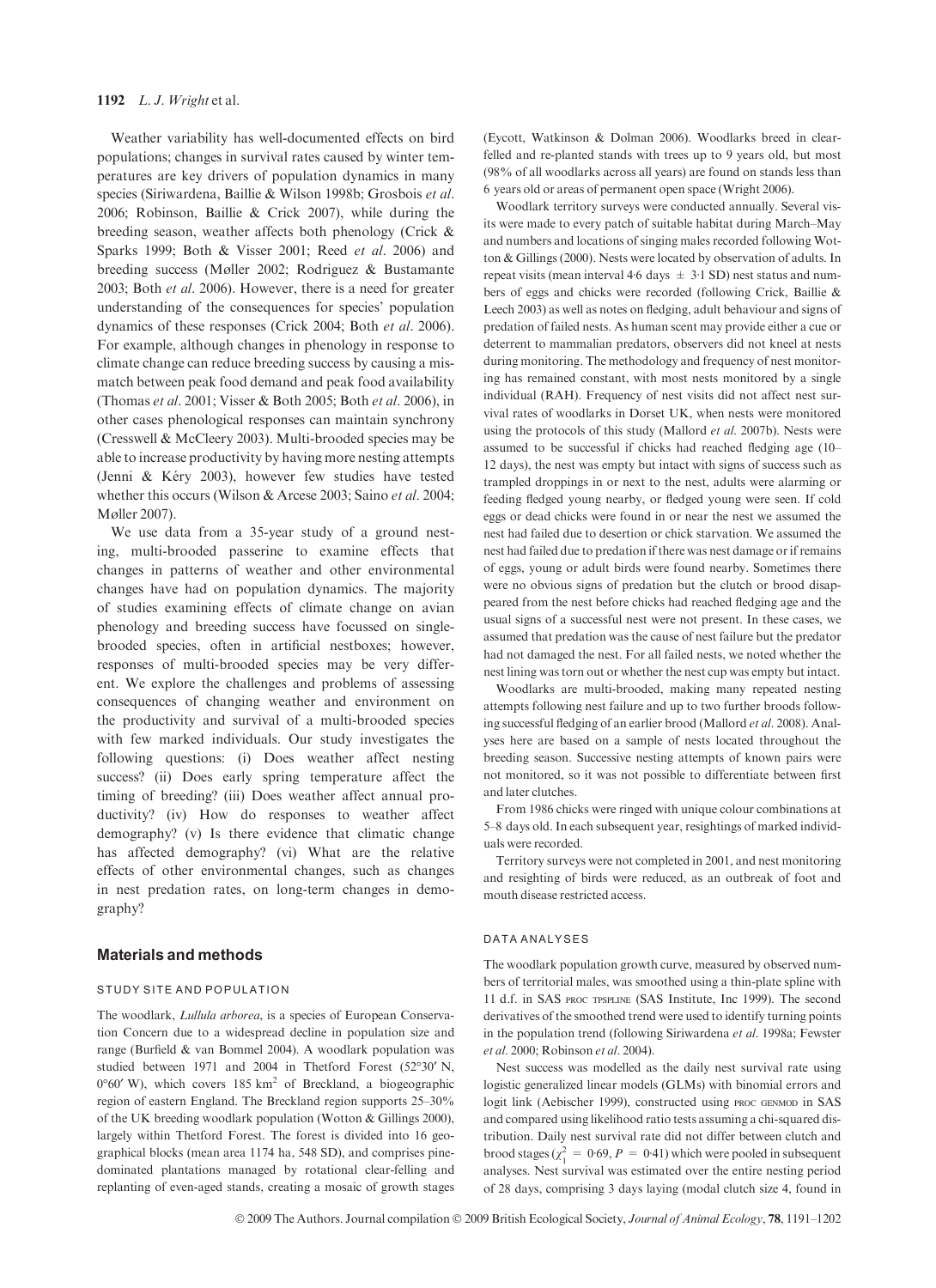67% of  $n = 518$  nests, laying one egg per day, with incubation commencing on the last day), 14 days incubation and 11 days to fledging (Cramp & Perrins 1988). First egg dates were observed, or estimated from clutch increments or hatch dates.

To investigate effects of weather during the breeding season on nest success, we tested the effects of mean daily minimum temperatures and total rainfall from 1 March to 30 June of each year. We also investigated the effect of weather during the period specific to each nesting attempt, using the mean of daily minimum temperatures and total rainfall from the date the first egg was laid in the nest to the date the nest either fledged or failed. Daily minimum (rather than maximum) temperatures were used as we assumed that in this location, at the north-western limit of their range, woodlark productivity was likely to be limited by the coldest not the warmest temperatures. Weather variables were measured at Santon Downham, located centrally in the study region (52 $\degree$ 46 $\degree$  N, 0 $\degree$ 67 $\degree$  W).

Whether the proportion of nests that failed with the lining removed, or failed with the lining left intact, changed through time was tested using GLMs with logit link and binomial error with each nest as a binomial trial.

Clutch size was modelled in relation to weather using GLMs with Poisson error, log link, a scale parameter estimated by the square root of Pearson's chi-square ⁄ d.f. ratio to account for under dispersion of the data, and nest-specific weather covariates (means of daily minimum temperatures and rainfall during the egg-laying period and the 4 days prior to laying the first egg). All models controlled for significant effects of lay date by incorporating it as a covariate. The number of fledglings per egg was modelled using GLMs with binomial errors and logit link, in relation to means of daily minimum temperatures and rainfall during a 12-day period from the day prior to hatching (in case of error in estimated hatch date) to fledging.

The relation between timing of breeding and spring temperatures was investigated using linear regression. The start of the breeding season was estimated from the fifth, 10th and 25th percentiles of the distribution of first egg dates, calculated for all years with more than 21 nests found ( $n = 18$  years). Spring temperature for each year was measured as the mean of daily minima between 15 February and 15 March.

#### MODELS OF REPRODUCTIVE OUTPUT

Total annual productivity (the number of fledglings produced in one breeding season by one pair) could not be directly measured, as successive nesting attempts of individual pairs were not monitored throughout the breeding season (most adults are not marked, a new nest is constructed for each repeat attempt, and territories of neighbouring pairs may overlap or shift as the breeding season proceeds). Instead we simulated breeding activity of woodlarks throughout the breeding season to estimate mean annual productivity, using a similar modelling approach to Beintema & Muskens (1987), Bowden & Green (1992), Ratcliffe, Schmitt & Whiffin (2005) and Pearce-Higgins et al. (in press) (Supporting Information Fig. S1). This allowed estimation of annual breeding output, and assessment of the relative contribution of different components (variation in the timing of breeding, daily nest survival, clutch size and chick survival caused by weather and inter-year variation in daily nest survival caused by predation) to annual variation in total reproductive output.

The dates that woodlarks start and finish breeding, daily nest survival rates and clutch sizes under different conditions were known from our data. We measured the intervals between a nest either fledging or failing, and the start of the next nesting attempt, for a small number of intensively monitored pairs. For each modelled pair (each of which was considered for 1 year only with no pair-specific values carried over across years), unique values of each parameter were drawn at random from normal distributions based on means and standard deviations derived from empirical data, such that variation in the total productivity between modelled pairs should be representative of variation in total productivity between real pairs of woodlarks in the population. Values and derivation of model parameters are shown in online Supporting Information (Table S1). For each combination of year-specific parameters and each of 34 years (1971– 2004), 10 000 breeding pairs were simulated to estimate the mean productivity of, and the variation between, pairs of woodlarks in each year.

The effect of change in nest success on productivity was assessed first without considering weather effects. This model incorporated stochastic variation in the mean first lay date, varying between pairs but not years, with an overall mean first laying date of 28 March. Further models assessed the effect of weather-induced variation between years in the timing of breeding, and effects of weather on nest success and clutch size. Here, the mean first lay date was predicted from spring temperatures in each year. For all models, the first lay date for each pair was drawn from a distribution around the predicted mean first lay date, with SD of 12 days (Supporting Information, Table S1).

The productivity model assumes that the relationship between first laying date and early spring weather derived from 1986 onwards also held for years prior to 1986, and that the mean date at which females stop laying is the same in all years. However, if inter-annual variation in the end of the breeding season covaries with the timing of the start of the season, or differs among periods, this could introduce systematic error into the simulation model results. To test this, we split years into three groups according to turning points in the population growth curve (1971–1987, 1988–1998 and 1999–2004) and between two groups (each of  $n = 17$  years) according to early spring temperature (with mean daily minima between mid-February and mid-March either  $\leq 0.5$  or  $\geq 0.5$  °C). Within the observed data, the numbers of nests laid in each week from 1st May onwards were compared among groups using GLMs with Poisson error terms and scale parameters estimated by the square root of the deviance/degrees of freedom ratio, with laying week as a covariate. In each instance, the interaction between week and the temporal group variable was examined to determine whether the timing of the tail of the laying date distribution differed among these a priori groups.

#### SURVIVAL MODELS

Survival rates were modelled in two ways. Capture–mark–resighting data were used to model survival from 1986 onwards. This method could not be used to estimate survival for 1971–1986 when there were no marked birds. Therefore, a demographic model was used to provide estimates of survival in all years of the study, from observed changes in population size between years and estimated annual productivity.

In the first method, survival rates were modelled for 1664 colourringed birds (of which 1624 were marked as nestlings and 40 as fullgrown birds) with 367 resightings between 1986 and 2004, using MARK (White & Burnham 1999) with logit link functions. Thirteen alternative models were considered. First winter and adult survival was modelled separately, except in one model where they covaried. Models with year-specific or constant survival rates, with linear or quadratic trends in survival, or with survival rates varying between three periods with differing rates of population growth defined by turning points analysis (1986–1988, 1988–1999 and 1999–2004) were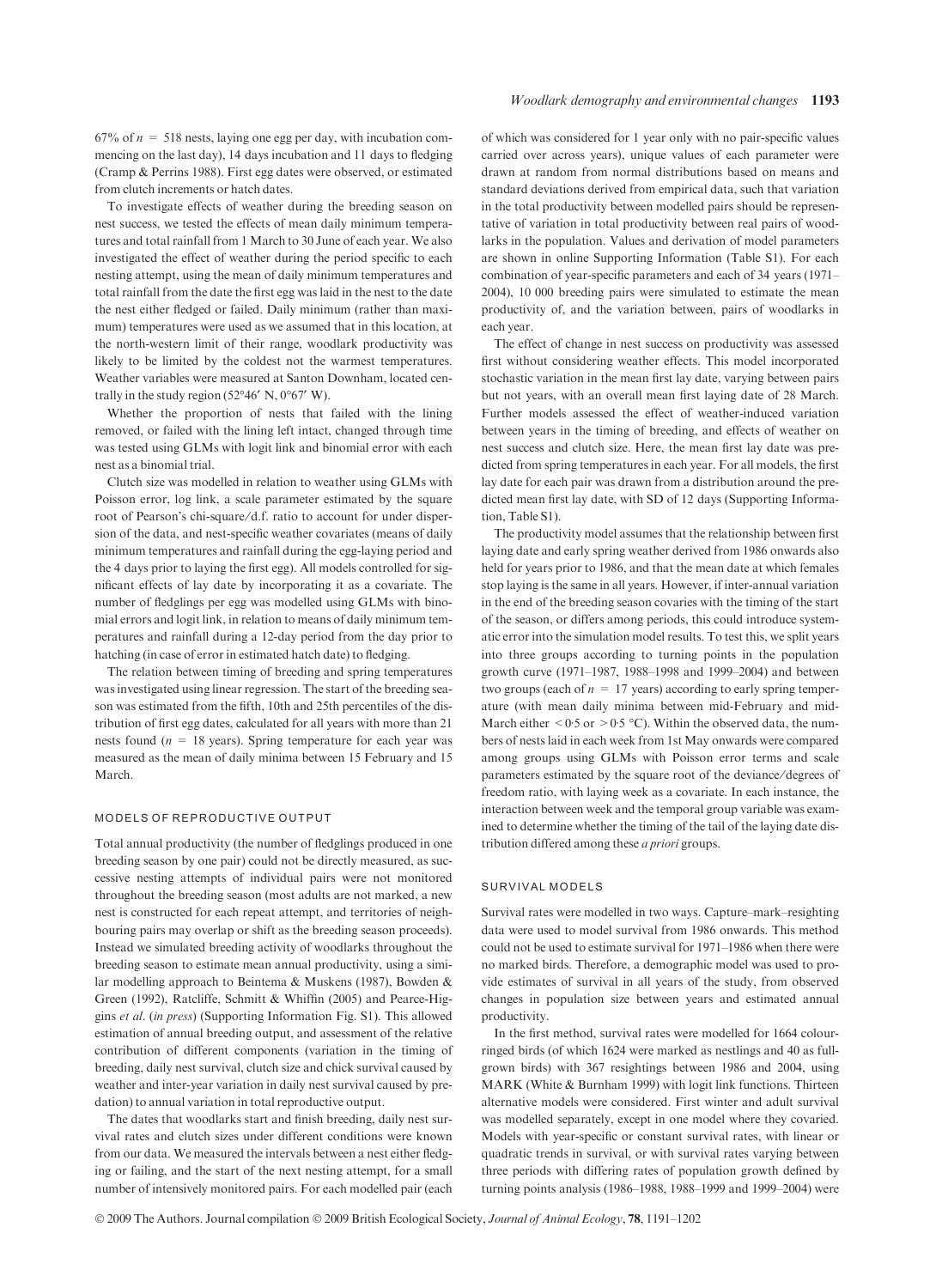#### 1194 *L. J. Wright* et al.

compared using Akaike Information Criterion (AICc) (Anderson, Burnham & White 1994). Effects of winter temperature were examined by modelling year-specific survival in relation to the mean of daily minimum temperatures ( $\degree$ C) from 1st December to 28th February at Santon Downham. Further details are given in the Supporting Information. To test whether resighting rates differed between returning juveniles (1 year old when resighted) and older birds, as may occur if there is delayed territorial settlement, we compared the ratio of birds recorded to those not seen in any one year, for all birds known to be alive in that year (i.e. seen in a subsequent year). Likelihood of resighting did not differ between first-years (39% of  $n = 83$ ) resighted) or older adults (42% of 77 resighted, Fisher exact test,  $P = 0.7489$ . We therefore modelled resighting as constant across age classes. Resighting rates may differ between males and females, however sex was not confirmed for  $49.7\%$  of resighted adults therefore combined resighting rates and pooled survival estimates were used for both sexes. This will reduce precision of survival estimates, but will not create any bias unless mortality rates also differ markedly between sexes.

In the second method, survival rates were estimated using a population model. Numbers of woodlarks in the Breckland region were known for each year up to 1999, and breeding productivity was estimated from the simulation model, allowing annual survival rates for 1971–1999 to be estimated from a demographic model. To extend the analysis beyond 1999 we also calculated survival rates for the forest population only. We assumed an equal sex ratio and that all pairs attempted to breed in each year. We considered a demographic model in which we assumed adult survival, A, was constant throughout the study period and estimated using mark–resighting analysis for 1986–2004. Yearly survival rates of first-year birds,  $F_t$ , were estimated from:

$$
N_{t+1} = 0.5 N_t P_t F_t + N_t A \tag{1}
$$

where  $N_t$  is the population in year t, and  $P_t$  the year-specific breeding productivity per pair. We also produced a second model, in which year-specific adult  $(A_t)$  and first-year  $(F_t)$  survival rates covaried. To allow this to be solved for  $F_t$ , we assumed that in any one year the ratio of adult to first-year survival is fixed as the ratio of mean adult  $(A)$  to mean first-year survival  $(F)$  estimated by mark–resighting analysis. In this model:

$$
F_t = A_t(F/A) \tag{2}
$$

$$
N_{t+1} = 0.5 N_t P_t F_t + N_t F_t (A/F) \tag{3}
$$

These models represent two extremes. In the first, environmental effects on winter survival act solely on vulnerable first-year birds, with adult survival constant. This is likely to over-estimate the amplitude of variability in first-year survival. In the second adult and firstyear survival covary; their ratio is fixed so that they have the same inter-annual variance. As adult survival is likely to be less variable than that of first-year birds (Siriwardena et al. 1998b), this will underestimate the variability in first-year survival.

Both models assume a closed population; while this may not be strictly true, the Breckland woodlark population was the largest regional population by far throughout the period of study. In 1997, the relative size of nearby populations was: Suffolk Sandlings  $(\sim]70 \text{ km}$  away) 209 territories, North Norfolk  $(\sim]35 \text{ km})$  11 territories, Lincolnshire (~145 km) 30 territories, Nottinghamshire  $(\sim] 120$  km) 29 territories, compared to at least 420 territories in Breckland (Wotton & Gillings 2000). Between 1986 and 2004, there

were only a small number of resightings of colour-ringed birds demonstrating emigration from Breckland to the Suffolk Sandlings (three individuals), Nottinghamshire (four individuals) and Lincolnshire (six individuals), despite significant resighting effort. Although in 1997, the Suffolk Sandlings held a substantial population of woodlarks, numbers have subsequently declined in this area (Macklin 2004). Immigration and emigration thus likely involved only a small proportion of the population.

To ensure consistency, only records of woodlarks from sites that were continuously monitored throughout the period of study were included in the annual estimates of Breckland population size. These comprised all of Thetford Forest (18 786 ha) and 87% (7032 ha) of all heathland remaining in Breckland (considered as 8119 ha of heathland Sites of Special Scientific Interest). The maximum proportion of total recorded woodlark numbers in any one year that was located on sites outside our continuously monitored area was  $6.5\%$ in 1999.

First-year survival rates calculated from the population model were related to winter temperature (mean of daily minima between December and February) using linear regression. Weather variables were taken from Santon Downham, as many woodlarks winter in Breckland (Atkinson 2001; Dunmore 2006). Although locations of wintering sites beyond Breckland are not known, annual variation in winter temperature is broadly correlated across large areas of central and southern England (Jones & Hulme 1997). We also ran GLMs incorporating a categorical variable comparing first-year survival rates before and after a turning point in the population trajectory.

#### **Results**

#### POPULATION TRENDS

Woodlark populations increased more than 10-fold during the period of study (Fig. 1). Turning points were identified in 1988, when the rate of population growth accelerated, and 1999, when the rate of growth declined (Fig. 1a). Observed annual population growth rates for the three periods, estimated from the population time series using autoregressive models of order 1, were: 1971–1988,  $\lambda = 1.13$ ; 1988–1999,  $\lambda = 1.22$ ; 1999–2004,  $\lambda = 0.92$ . Habitat availability in the entire forest increased until 1988, fluctuated during 1989– 1998, and subsequently declined (Fig. 1b). However, during the 1990s woodlarks expanded their range within the forest, colonizing previously unoccupied blocks, so that the area of habitat available in occupied blocks generally increased throughout the period 1971–1998 (Fig. 1b). Furthermore, there was a fourfold increase in woodlark density after 1988 (Fig. 1c), suggesting the upturn in population growth rate from 1988 cannot be attributed to a release from habitat limitation. Although the availability of habitat decreased after the 1999 turning point, woodlark density also decreased, again suggesting that factors other than habitat extent contributed to the population decline.

## SUCCESS AND PRODUCTIVITY OF NESTING ATTEMPTS

Daily nest survival rate declined significantly through the period of the study (Table 1a), from 0.984 (95% CL 0.976– 0.989) in 1975 to 0.949 (0.939–0.959) in 2004. Nest failure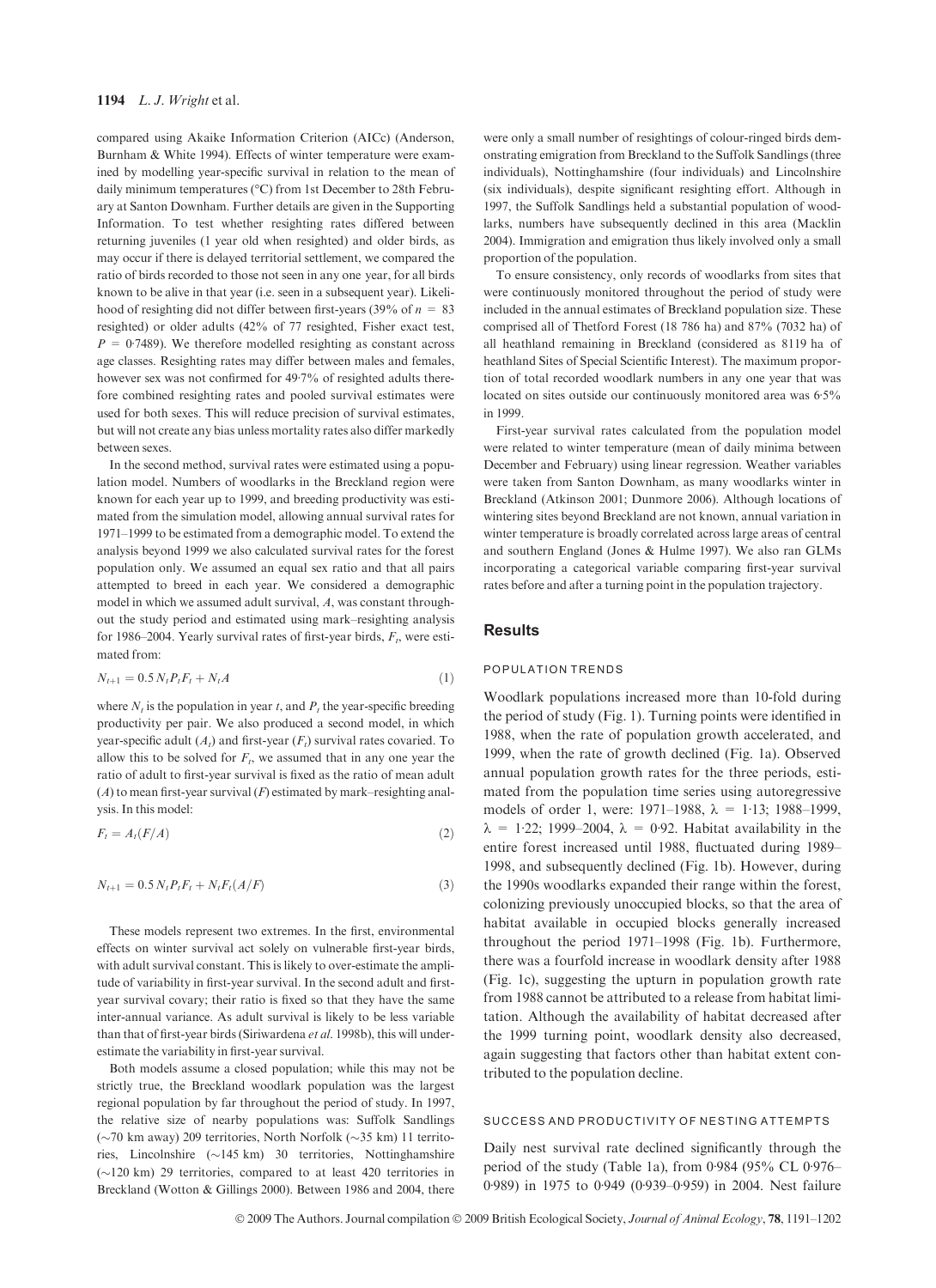

Fig. 1. Woodlark population size and the availability of suitable breeding habitat in Thetford Forest with respect to time. (a) The smoothed population trend from a thin plate spline with 11 d.f., with turning points marked by vertical dotted lines. (b) Numbers of singing males (points) and area of suitable breeding habitat (re-stocked stands aged 0–6 years and areas of open space), shown for the entire forest (continuous line) and occupied blocks of forest (broken line). (c) The density of woodlarks, measured as the number of singing males per hectare of suitable habitat in occupied blocks.

over the entire 28-day nest period, from laying the first egg to producing at least one fledgling, increased from 36% (95% CL 26–50%) of nesting attempts in 1975 to 76% (69–83%) in 2004 (Fig. 2a). Few instances of partial brood loss were observed  $(2.6\%$  of broods) and chick survival was high in surviving nests (95.7% of hatched chicks, in nests that fledged at least one chick, survived to fledging), suggesting starvation was not an important source of chick mortality. Desertion accounted for only 3% of nest failures, with the remaining 97% of failures attributed to predation. The proportion of nesting attempts that failed with the lining torn out, representing a subset of predation events that may relate to particular predator species, increased through time ( $\chi_1^2 = 16.85$ ,  $n = 864$ ,  $P < 0.0001$ ), from 2% (95% CL 0.7–5%) of all nests in 1975 to 17% (12–22%) in 2004 (Fig. 2b,c). In contrast, the estimated proportion of nesting attempts that failed with the lining left intact did not change  $(\chi_1^2 = 0.94,$  $n = 864$ ,  $P = 0.33$ ). Colonization year of the forest block in which the nest was located did not affect nest survival (adding colonization date to the minimum adequate model:  $\chi_1^2 = 0.03, P = 0.8681, n = 709 \text{ nests}, \text{ suggesting spatial}$ density dependence is an unlikely mechanism for the change in nest success. Other analyses showed no effect of local population density (per forest block) on nest survival (Wright 2006).

Nest survival was greater when temperatures were higher during the individual nesting period but was not related to rainfall (Table 1c). There was no relationship between annual nest success and either temperature or rainfall during that year's breeding season (Table 1b), probably because of high intra-seasonal variability in weather. Year-specific nest survival rates were not correlated with population growth rate for either the forest ( $r = 0.190$ ,  $P = 0.344$ ) or Breckland  $(r = 0.105, P = 0.642)$  population, indicating that changes in nest survival were not responsible for observed population changes.

Clutch size was significantly related to rainfall (negative) and temperature (positive) during the laying and pre-laying period (Table 2). Although highly significant, the effect of variations in weather on clutch size were relatively small, resulting in a difference in predicted clutch size between the best and worst years of 11% for 28th March and 8% for 2nd May (times of peak nesting activity).

Rainfall during the brood stage had a marginal effect on the number of fledglings per egg (Table 2). Temperature did not affect the number of fledglings per egg (Table 2). The effect of rainfall during the brood stage caused a difference in the predicted number of fledglings per egg between the years with the wettest and driest weather during the brood stage, of 7% for a lay date of 28th March and 11% for 2nd May. Because the effect of rainfall on the number of fledglings per egg was small and only marginally significant, it was not included in simulation models of breeding productivity.

Woodlarks bred earlier in warmer springs (Fig. 3). The timing of the start of the breeding season was strongly negatively related to local temperatures between 15 February and 15 March (fifth percentile of the laydate distribution:  $r^2 = 0.72$ ,  $F_{1,16} = 41.85$ ,  $P < 0.001$ ,  $n = 18$ ; 10th percentile  $r^2 = 0.63$ ,  $F_{1,16} = 26.73$ ,  $P < 0.001$ ,  $n = 18$ ; 25th percentile  $r^2 = 0.51$ ,  $F_{1,16} = 16.60$ ,  $P = 0.001$ ,  $n = 18$ ). The advance in the start of the breeding season per  $1 \degree C$  increase in temperature was virtually identical whether estimated by the fifth, 10th or 25th percentile (2.6 days  $\pm$  0.4 SE;  $2.7 \text{ days} \pm 0.5 \text{ SE}$ ;  $2.5 \text{ days} \pm 0.6 \text{ SE}$  respectively). As the best-fitting model was obtained for the fifth percentile, we use this for subsequent analyses of spring weather effects on the timing of breeding. Although spring temperature significantly affected the timing of nesting in each year, breeding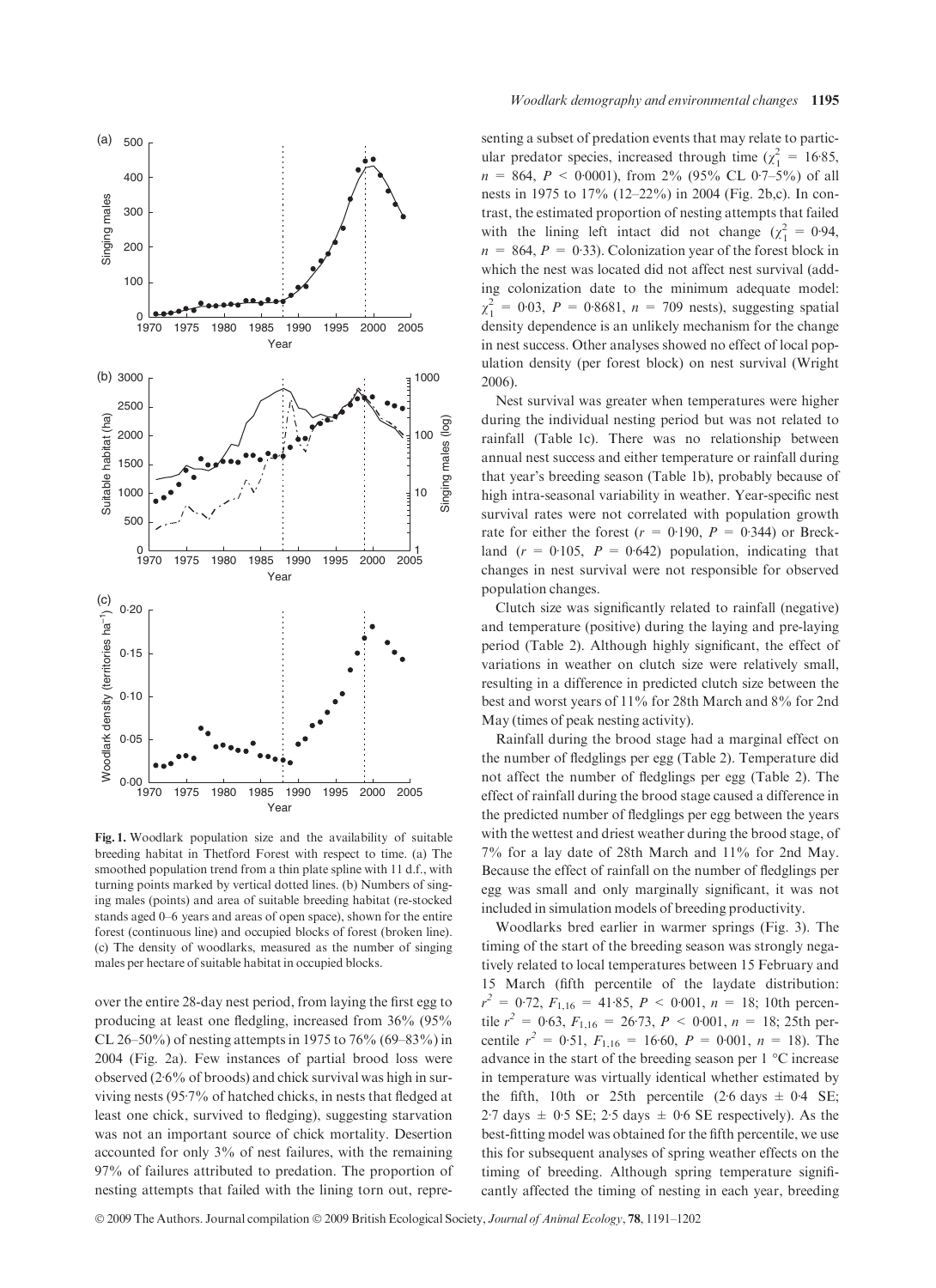| Table 1. Generalized linear models of nest success for woodlarks breeding in Thetford Forest in relation to a linear trend over years, temperature |  |  |  |  |
|----------------------------------------------------------------------------------------------------------------------------------------------------|--|--|--|--|
| (mean of daily minimum temperatures, $0.1 \text{ }^{\circ}C$ ) and rainfall (daily mean, mm)                                                       |  |  |  |  |

|                                 | Model details |                  |      |                    |           |                | results  | Likelihood ratio test |                  |
|---------------------------------|---------------|------------------|------|--------------------|-----------|----------------|----------|-----------------------|------------------|
|                                 | Deviance      | $\boldsymbol{n}$ | d.f. | Variable estimates |           | SE of estimate | $\chi^2$ | d.f.                  | $\boldsymbol{P}$ |
| (a) Linear trend over years     | 835.32        | 717              | 715  | Year               | $-0.0408$ | 0.0098         | 19.21    |                       | < 0.0001         |
| (b) Linear trend over years and | 833.97        | 717              | 714  | Year               | $-0.0447$ | 0.0105         | $20-40$  |                       | < 0.0001         |
| March-June weather              |               |                  |      | Temperature        | 0.0845    | 0.0730         | 1.35     |                       | 0.2446           |
|                                 | 835.30        | 717              | 714  | Year               | $-0.0401$ | 0.0108         | 14.37    |                       | 0.0002           |
|                                 |               |                  |      | Rainfall           | 0.0150    | 0.1059         | 0.02     |                       | 0.8875           |
| (c) Linear trend over years and | 675.61        | 677              | 674  | Year               | $-0.0510$ | 0.0108         | 25.62    |                       | < 0.0001         |
| nest-specific weather           |               |                  |      | Temperature        | 0.0070    | 0.0026         | 7.16     |                       | 0.0075           |
|                                 | 686.48        | 677              | 674  | Year               | $-0.0516$ | 0.0109         | 25.95    |                       | < 0.0001         |
|                                 |               |                  |      | Temperature        | 0.0076    | 0.0028         | 7.35     |                       | 0.0067           |
|                                 |               |                  |      | Rainfall           | $-0.0044$ | 0.0075         | 0.34     |                       | 0.5591           |

The relationship with weather was tested during the whole breeding season (1 March–30 June) and during the period specific to each nesting attempt (from the date the first egg was laid in the nest to the date the nest either fledged or failed).

did not advance over the study period due to considerable inter-annual variability in weather (Fig. 4:  $r^2 = 0.01$ ,  $F_{1,16} = 0.015, P = 0.904, n = 18.$ 

#### CHANGES IN ANNUAL REPRODUCTIVE OUTPUT

We used the simulation model to examine the relative effect of weather and changing nest success on annual breeding productivity (the total number of fledglings per pair per year). Running the model with constant daily nest survival rate, and varying one reproductive parameter in turn, demonstrated that effects of weather on clutch size altered productivity by  $4.7\%$  between the best and worst years. Effects of temperature on nest survival altered productivity by up to  $9.0\%$ , while the change in the timing of breeding due to weather altered productivity by up to  $23.5\%$ . The combined effect of all these weather variations (without incorporating change over years in nest failure rates) caused a difference in productivity of 24.3% between the best and worst years. Combined weather effects increased potential reproductive output over the study period, so that reproductive output was somewhat higher after 1988. However, this effect was small, with an increase of just  $0.3$  chicks per breeding pair  $(7.9\%)$  in the latter period.

In contrast, increased nest failure rates alone (with other parameters held constant) caused a decline in productivity of 49.8% over the 34 years of the study; from a mean of  $5.7$  $(\pm 2.6$  SD) fledglings per pair in 1971 to just 2.9 ( $\pm 2.5$  SD) in 2004 (Fig. 5). Incorporating combined effects of weather on the timing of breeding, nest success and clutch size did not overcome this trend. The full model incorporating increased nest failure (attributed to increased predation) and weather effects, predicted a marked decline in breeding output through time, although inter-year variation in weather caused productivity to fluctuate around this trend (Fig. 5).

To test the relative importance of different effects on annual productivity, results of the full productivity model were compared with those of models with some effects

excluded, by linear regression. Increased nest failure explained  $88.2\%$  of the variation in the full model; the combination of increasing failure rates and the effect of variation in spring temperatures on the timing of breeding improved the  $r<sup>2</sup>$  to 0.975; adding the effect of temperature on nest survival further improved the  $r^2$  to 0.996 and the remaining variation was explained by effects of weather on clutch size. The model that included all weather effects but with nest failure rate held constant gave an  $r^2$  of just 0.010 and was not significantly related to the full model ( $P = 0.568$ ).

The start and end dates of the breeding season are the least robust parameters in the simulation model of breeding productivity. These values were determined by comparing the model generated lay date distribution to the pattern of observed lay dates at the start and end of the season and the model successfully replicated the 'tails' at each end of the season. We tested the sensitivity of the model to start and end dates by shortening the breeding season by 10 days at each end. However, this made virtually no difference to estimates of the effect of predicted climate change.

The date when birds stop breeding is also likely to depend on the fate of their previous nesting attempt, with birds that have successfully fledged young stopping earlier (Bowden & Green 1992; Mallord et al. 2008). We were unable to incorporate this effect into our model as we did not have sufficient data for pairs followed throughout the breeding season.

We tested the validity of assuming that the mean date females stop laying is the same in all years by comparing whether the rate of decline in observed numbers of first egg dates in the latter part of the season differs among groups of years categorized by turning points in the population trend (1971–1987, 1988–1998 and 1999–2004). The interaction between laying week and year group was nonsignificant  $(F_{2,24} = 0.05, P = 0.948)$  suggesting no difference in the timing of the end of the breeding season among these time periods. Similarly, the timing of the end of the breeding season did not differ significantly between years with colder vs. milder early spring temperatures ( $F_{1,16} = 1.54$ ,  $P = 0.233$ ).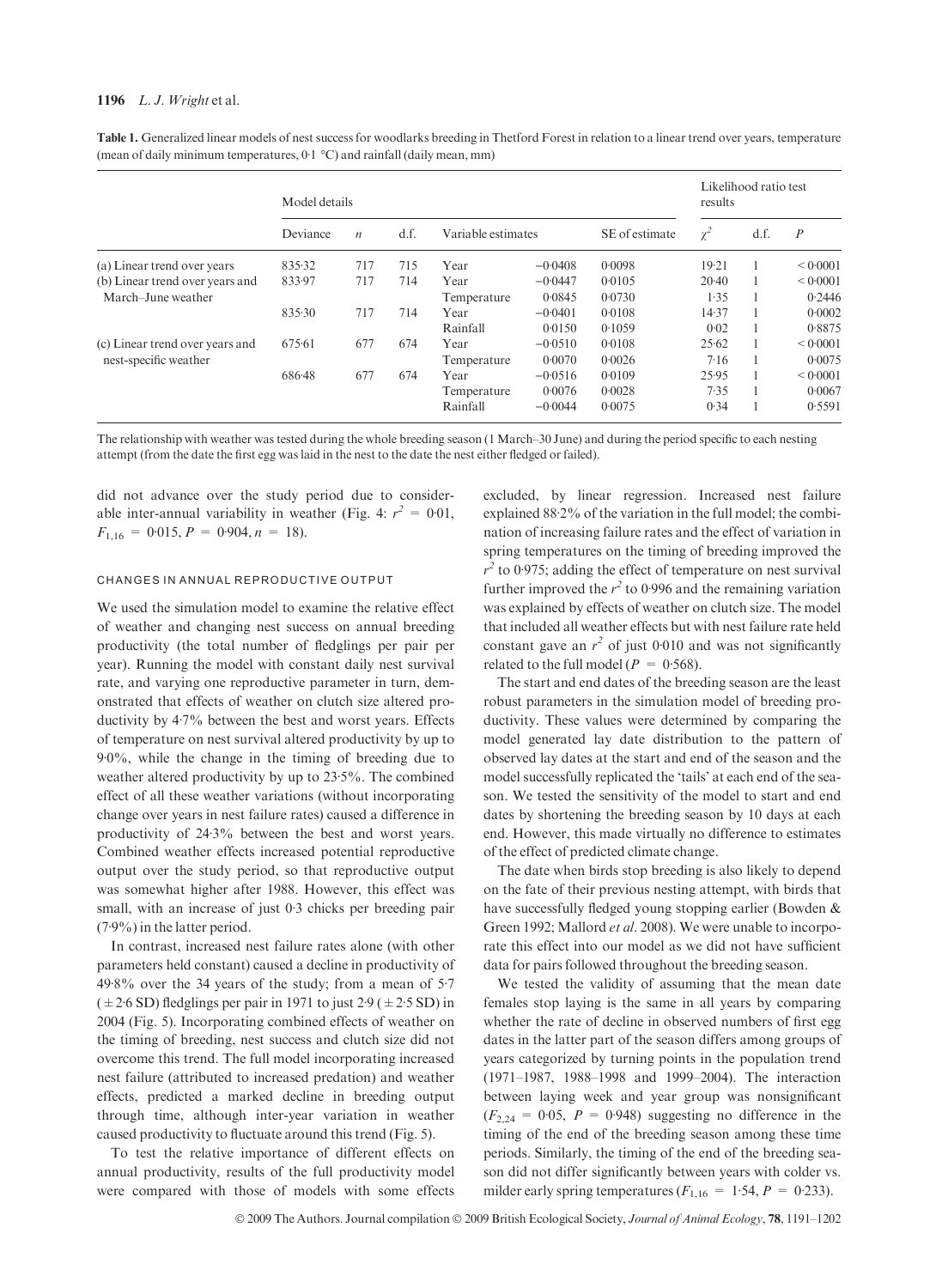

Fig. 2. (a) Annual mean nest failure of Thetford Forest woodlarks from 1974 to 2004. (b) The proportion of all nesting attempts where the lining was torn out. (c) The proportion of all nesting attempts that failed with the nest left intact. Error bars show 95% confidence intervals; continuous and dotted lines show fitted models and their 95% confidence limits respectively.

#### SURVIVAL RATES (MARK–RESIGHTING ANALYSIS)

The mark–resighting model estimate of mean first-year survival across 1986–2004, was 0.22 (95% CL 0.16–0.28), while estimated mean adult survival rate was  $0.60$  (95% CL  $0.54-$ 0.66). The most parsimonious model (lowest AICc) had yearspecific first-winter and constant adult survival estimates. A model with a linear trend in first-winter survival and constant adult survival had an AICc only  $0.02$  higher and suggested survival declined between 1986 and 2004 [analysis of deviance (Grosbois *et al.* 2008):  $F = 17.65$ ,  $P = 0.0003$ . Models that incorporated winter temperature had higher AICc values and nonsignificant analyses of deviance, suggesting temperature at Santon Downham did not significantly affect survival. Further details are given online (Supporting Information, Table S2).

# SURVIVAL RATES (DEMOGRAPHIC MODEL)

First-year survival rates increased with winter temperatures (Fig. 6, GLM with identity link and normal errors,  $r^2 = 0.148$ ,  $B = 0.028 \pm 0.013$  SE,  $F_{1,26} = 4.53$ ,  $P =$ 0.043,  $n = 28$ ). Incorporating a categorical variable contrasting the periods before and after 1988, while controlling for temperature, improved model fit  $(r^2 = 0.307$ : change in residual variance,  $F_{1,25} = 4.88$ ,  $P < 0.05$ ) with higher survival rates in the latter period  $(B = 0.083 \pm 0.035 \text{ SE}, F_{1,25} = 5.708, P = 0.025)$ . However, the effect of temperature was no longer significant  $(F<sub>1,25</sub> = 2.416, P = 0.133)$ , suggesting a factor other than temperature caused higher survival rates in the latter period. The temperature effect likely relates to just three particularly cold winters during the earlier time-period with mean temperatures around  $-2$  °C; no years after 1988 were this cold. This may explain why no winter temperature effect was found in capture–mark–resighting models of survival that did not include earlier years. Despite these three early cold winters there was no overall trend in winter temperature between 1971 and 2004 ( $F_{1,31} = 1.757$ ,  $P = 0.195$ .

Examining first-year survival rates for the forest population only, still assuming constant adult survival (Fig. 6c,d), showed that forest survival rates were very similar to the overall Breckland survival rates during the period when both populations were monitored (up to 1999). First-year survival rates differed significantly among time-periods defined by the turning points (Kruskal–Wallis test,  $\chi^2$  = 8.59;  $P = 0.014$ ), with first-year survival rates after the 1999 turning point in the population trend considerably lower than during earlier periods (Table 3).

These results must be interpreted with caution as the derived survival estimates have no measure of uncertainty so that models relating these to other variables may be subject to type 1 error. However, the difference between the latter two time periods is consistent with survival estimates from capture–mark–resighting models. Survival estimates in the first time-period cannot be compared to capture–mark–resighting models as colour ringing did not begin until the end of this period. The geometric mean of first-year survival derived from the population model between 1986 and 2004 was  $0.23$ , compared to an estimate of  $0.22$  from the capture– mark–resighting model for the same period. Annual survival estimates using the two methods were reasonably well matched, but for some years the demographic model predicted lower first-year survival (Supporting Information, Fig. S2). The close agreement between these two independent estimates of survival suggests both models are reasonably accurate.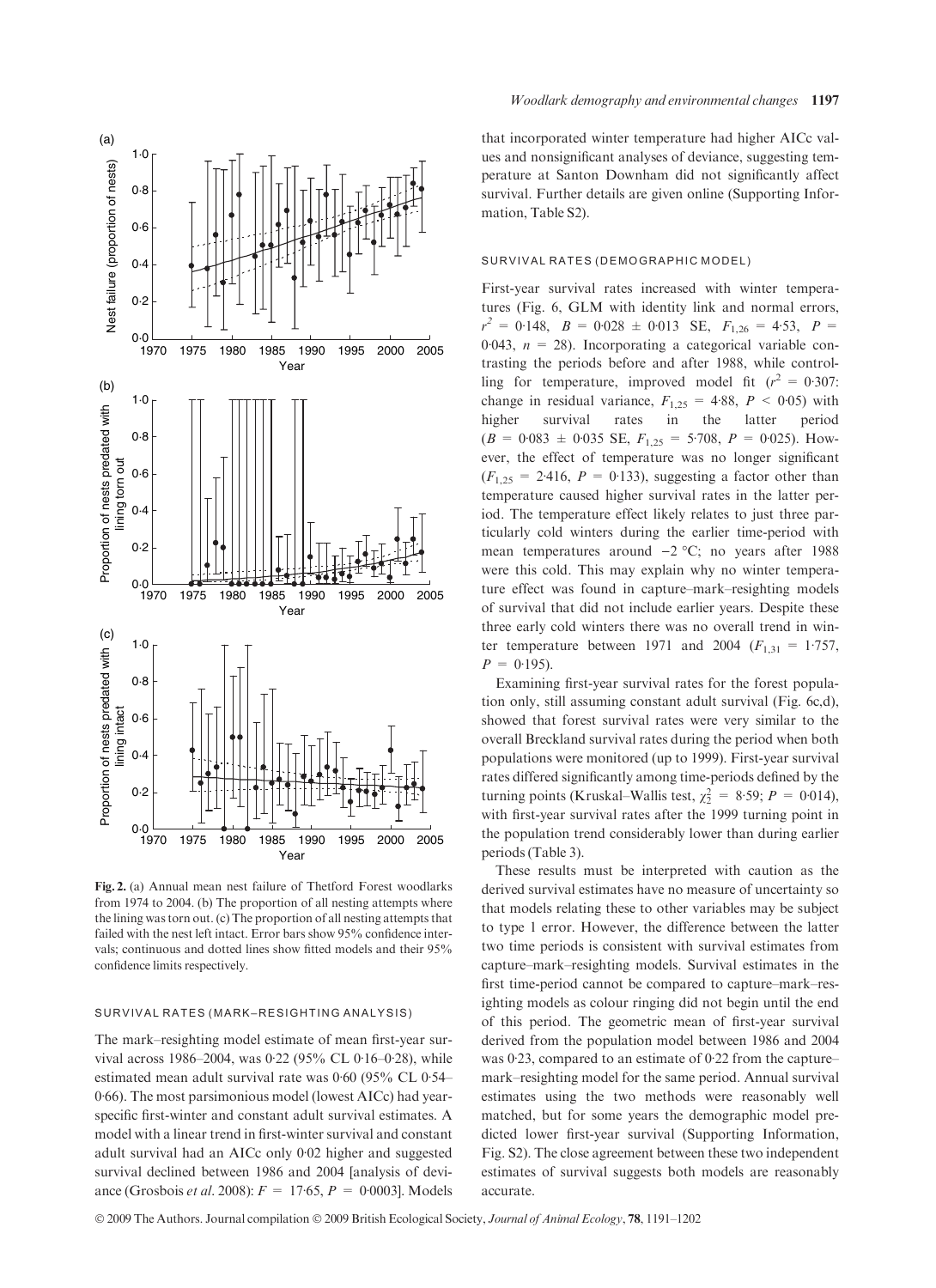|                           | Model details |                  |      |                       |                       |                       | results        | Likelihood ratio test |        |
|---------------------------|---------------|------------------|------|-----------------------|-----------------------|-----------------------|----------------|-----------------------|--------|
|                           | Deviance      | $\boldsymbol{n}$ | d.f. | Variable estimates    |                       | SE of estimate        | $\overline{F}$ | d.f.                  | P      |
| (a) Clutch size           | 48.97         | 532              | 527  | Lay date              | 0.0039                | 0.0011                | 13.37          |                       | 0.0003 |
|                           |               |                  |      | Lay date <sup>2</sup> | $-2.17 \times 10^{5}$ | $9.03 \times 10^{-6}$ | 5.82           |                       | 0.0162 |
|                           |               |                  |      | Temperature           | 0.0007                | 0.0003                | 5.94           |                       | 0.0152 |
|                           |               |                  |      | Rainfall              | $-0.0018$             | 0.0005                | 15.08          |                       | 0.0001 |
| (b) Fledglings per egg    | 414.42        | 330              | 326  | Lay date              | $-0.0077$             | 0.0054                | 2.04           |                       | 0.1529 |
| (brood stage weather)     |               |                  |      | Temperature           | 0.0048                | 0.0043                | 1.26           |                       | 0.2608 |
|                           |               |                  |      | Rainfall              | $-0.0125$             | 0.0057                | 4.44           |                       | 0.0351 |
|                           | 416.46        | 330              | 328  | Rainfall              | $-0.0111$             | 0.0056                | 3.71           |                       | 0.0541 |
| (c) Fledglings per egg    | 414.12        | 324              | 320  | Lay date              | $-0.0032$             | 0.0034                | 0.86           |                       | 0.3547 |
| (breeding season weather) |               |                  |      | Temperature           | 0.0071                | 0.0095                | 0.58           |                       | 0.4479 |
|                           |               |                  |      | Rainfall              | $-0.0139$             | 0.0157                | 0.79           |                       | 0.3753 |

| Table 2. Generalized linear models of clutch size and number of fledglings per egg for woodlarks breeding in Thetford Forest |  |  |  |
|------------------------------------------------------------------------------------------------------------------------------|--|--|--|
|------------------------------------------------------------------------------------------------------------------------------|--|--|--|

(a) GLM of clutch size; temperature (mean of daily minimum temperatures,  $0.1 \degree C$ ) and rainfall (daily mean, mm) refer to the period from four days before to four days after the date the first egg was laid (lay date). (b) GLM of number of fledglings per egg (in successful nests), related to weather during the 12 days prior to fledging. (c) GLM of number of fledglings per egg in relation to April–June weather.



Fig. 3. Timing of the start of the woodlark breeding season, estimated from the fifth percentile of the lay date distribution, related to early spring temperatures.

First-year survival rates predicted by the second model (eqns 2, 3), that assumes adult and first-year survival covary with a fixed ratio ( $A/F = 2.73$ ), had a similar mean (Breckland population:  $0.23$  compared to  $0.24$  for the first model) but were less variable (coefficient of variation  $= 0.20$  compared to 0.41 for the first model). However, relationships between first-year survival and winter temperature were similar to those obtained using the first demographic model.

# **Discussion**

# EFFECTS OF CLIMATE CHANGE VERSUS ENVIRONMENTAL CHANGE

Although variation in weather among and within years affected breeding output, we could find no long-term signature of climate change on the productivity of this woodlark population. Woodlarks nested earlier in years with warmer spring temperatures, as do numerous other species (Crick &



Fig. 4. Timing of the start of the breeding season, estimated from the fifth percentile of the lay date distribution, shown for all years where more than 21 nests were found.

Sparks 1999; Dunn & Winkler 1999; Both & Visser 2001; Cresswell & McCleery 2003; Both et al. 2004; Reed et al. 2006). The difference in early spring temperature between the warmest and coldest years of 8.2 °C was sufficient to cause a 25 day advance in breeding, potentially increasing annual productivity by  $0.90$  chicks per pair  $(23%)$ . However, across the years of this study (1986–2004) we found no significant trend in laying date due to considerable inter-annual variability, with no overall trend, in local early spring temperature during this period  $(F_{1,17} = 1.26, P = 0.278)$ . Although many other studies have found recent advances in egg laying (Crick et al. 1997; Winkler, Dunn & McCulloch 2002; Both et al. 2004), Crick & Sparks (1999) only found significant long-term trends for 53% of the 36 species they studied, while Beale et al. (2006) found no evidence that laying dates of ring ouzels Turdus torquatus had advanced despite a significant relationship between spring weather and timing of breeding. When considering nest-specific weather (rather than that for the annual breeding season) nesting success was greater when temperatures were higher, and clutch size was slightly larger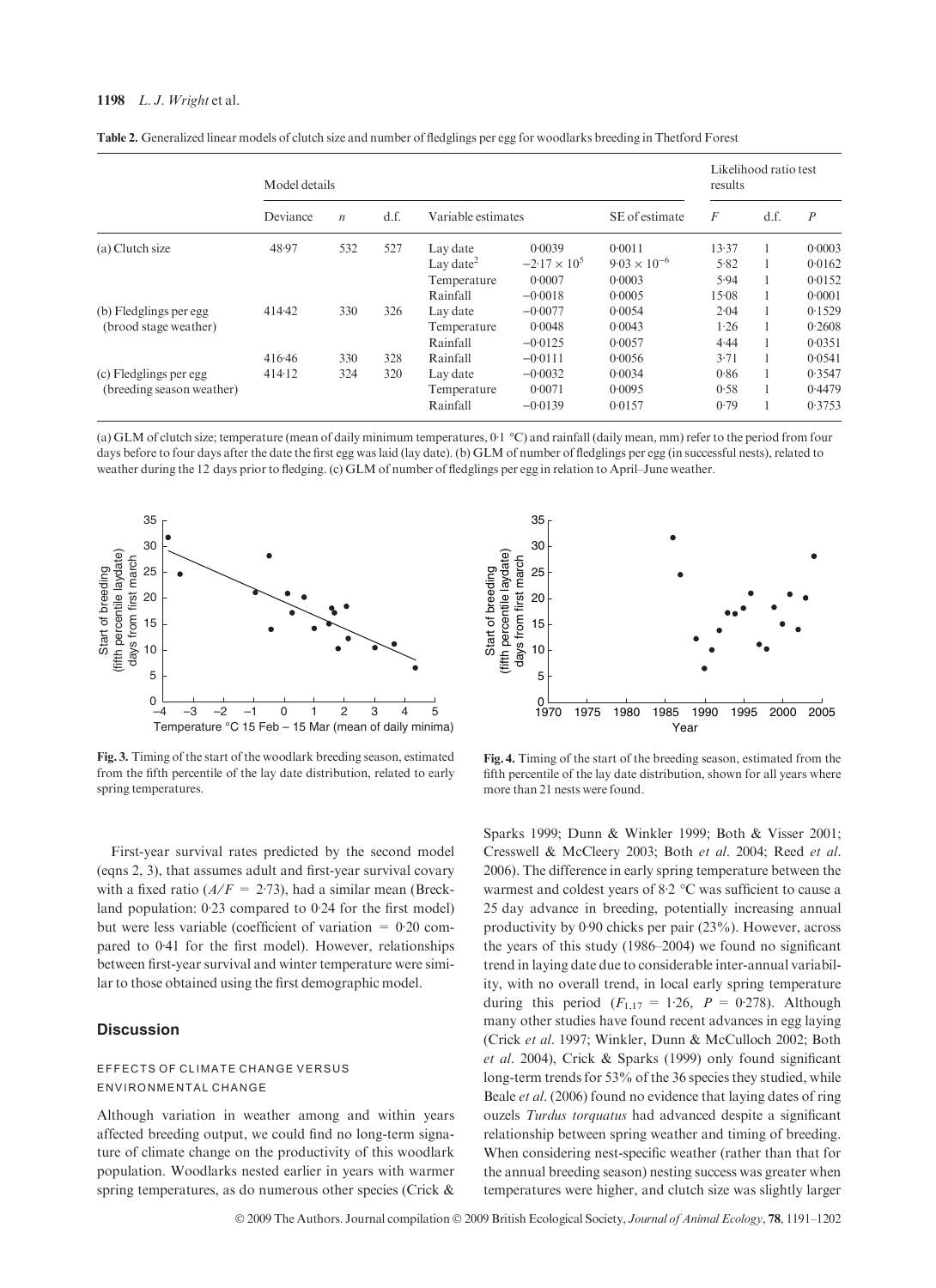

Fig. 5. Predicted mean number of fledglings produced per pair in each year from 1971 to 2004, estimated by iterative simulation modelling  $(n = 10000)$  pairs per year). The dotted grey line shows only the effect of increased nest predation rates; the solid grey line shows combined effects of changes in nest predation and timing of breeding; the dotted black line includes these factors, plus effects of temperature on nest success; and the solid black line shows the full model that includes all previous factors plus additional effects of temperature and rainfall on clutch size. The double-dotted black line shows the model output with all three weather effects, but with nest predation rate held constant.

when weather was drier and warmer, but these relationships had minor consequences, increasing annual productivity by less than 10% after 1988 compared to the earlier period.

Late winter and early spring temperatures in eastern England are predicted to rise by  $1-2$  °C on average over the next 50 years (Hulme et al. 2002). This would result in an advance in woodlark laying dates of  $2.6-5.2$  days, increasing annual productivity by  $0.1-0.3$  fledglings per pair, just  $2-7\%$  compared to the 30-year mean of 4.1 fledglings per pair. Climate is also predicted to become more variable, with an increased frequency of 'extremely warm days' (Hulme et al. 2002); the effects of this are unknown.

In marked contrast to the weak signature of climate change, an increase in the rate of nest failure (97% of which was attributed to predation) resulted in a substantial decline in annual productivity of 2 $\cdot$ 8 chicks per pair, or 50%, between 1975 and 2004. Nest failure rates were not related to woodlark territory density, either in Thetford Forest (this study) or in Dorset (Mallord et al. 2007c) and did not differ with lay date, plantation age, nest concealment, vegetation, soil type or distance to forest edge (Wright 2006). Thus increased nest failure is most likely due to changes in predator abundance (Dion, Hobson & Larivière 2000; Luginbuhl, Marzluff & Bradley 2001) not settlement of suboptimal territories at higher density. The proportion of nests predated with the lining torn out increased significantly between 1975 and 2004, while the proportion of nests predated but left intact did not change (Fig. 2), suggesting increased activity of a particular class of nest predator.



Fig. 6. (a) First-year survival rates (calculated from a demographic model that assumes constant adult survival) in the Breckland region in relation to winter temperatures for 1971/1972-1987/1988 (closed circles) and 1988/1989-1999/2000 (open circles). (b, d) First-year survival rates against year for Breckland and Thetford Forest respectively. (c) First-year survival rates in Thetford Forest in relation to winter temperatures, as (a) but also showing first-year survival rates in 1999 ⁄ 2000–2003 ⁄ 2004 (crosses).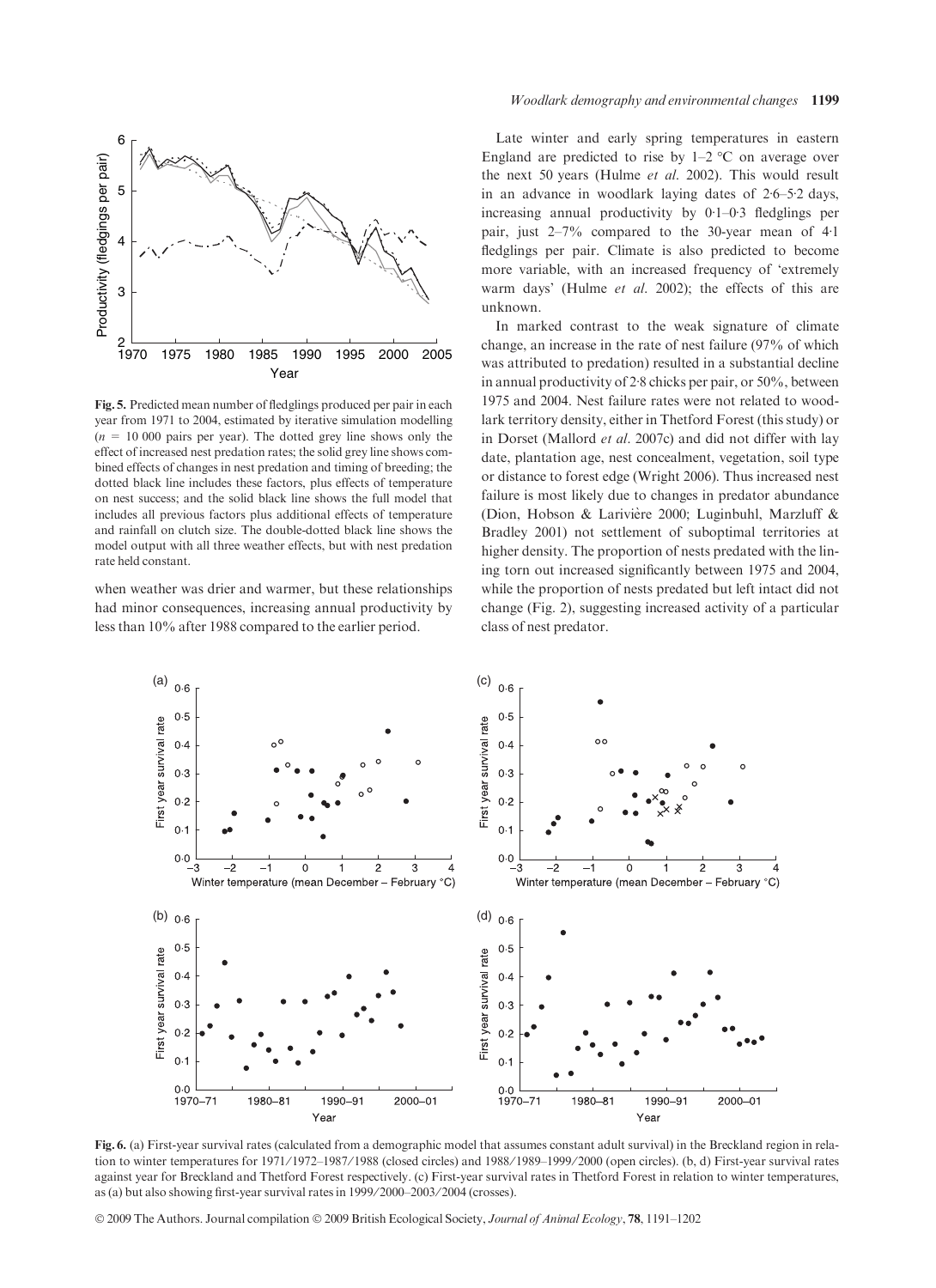| Period                              | Predicted lay<br>date of first<br>nest                                                                                        | productivity<br>(per pair)<br>Annual                  | Clutch size                                       | est success<br>rate (per<br>tempt)<br>ದ                           | Predicted lay<br>date of<br>last nest                    | Population model<br>first-year survival<br>(Breckland) | Population model<br>first-year survival<br>(forest)                                                                                                                                                                                                                                                                                                                                                                                                                                                                                                                                                                                                                                                                                                                                                                                                                                                                                                                                             | CMR model<br>first-year<br>survival                               | CMR model<br>survival<br>adult                                   | growth rate<br>Population<br>(lambda)                     |
|-------------------------------------|-------------------------------------------------------------------------------------------------------------------------------|-------------------------------------------------------|---------------------------------------------------|-------------------------------------------------------------------|----------------------------------------------------------|--------------------------------------------------------|-------------------------------------------------------------------------------------------------------------------------------------------------------------------------------------------------------------------------------------------------------------------------------------------------------------------------------------------------------------------------------------------------------------------------------------------------------------------------------------------------------------------------------------------------------------------------------------------------------------------------------------------------------------------------------------------------------------------------------------------------------------------------------------------------------------------------------------------------------------------------------------------------------------------------------------------------------------------------------------------------|-------------------------------------------------------------------|------------------------------------------------------------------|-----------------------------------------------------------|
| 1988-1999<br>1971–1988<br>1999-2004 | $24.06 \pm 1.32$<br>$30.18 \pm 1.13$<br>$27.66 \pm 1.09$                                                                      | $5.22 \pm 0.12$<br>$4.45 \pm 0.14$<br>$3.40 \pm 0.14$ | $4.05 \pm 0.06$<br>$4.01 + 0.04$<br>$3.87 + 0.04$ | $0.40(0.33 - 0.47)$<br>$0.26(0.19 - 0.33)$<br>$0.52(0.40 - 0.63)$ | $93.78 \pm 0.20$<br>$93.68 \pm 0.24$<br>$92.70 \pm 0.33$ | $0.21 \pm 0.024$<br>$0.30 \pm 0.021$<br>No data        | $0.29 \pm 0.023$<br>$0.21 \pm 0.030$<br>$0.18 \pm 0.010$                                                                                                                                                                                                                                                                                                                                                                                                                                                                                                                                                                                                                                                                                                                                                                                                                                                                                                                                        | $0.20(0.14 - 0.26)$<br>$0.09(0.05 - 0.17)$<br>$0.33(0.21 - 0.48)$ | $0.46(0.34 - 0.60)$<br>$0.76(0.20 - 0.8)$<br>$0.60(0.53 - 0.68)$ | 1.15<br>1.25<br>$\begin{matrix} 0.90 \ 0.00 \end{matrix}$ |
|                                     | Values shown are mean $\pm$ SE, except nest success and CMR-modelled<br>from the forest population model shown in this table. |                                                       |                                                   |                                                                   |                                                          |                                                        | derived from a GLM of daily nest survival rates in each period, other breeding parameters are values from a simulation model of amual breeding output, and first-year survival rates are derived from popula-<br>tion models based on either the entire Breckland population or the Thetford Forest population that assume constant adult and varying first-year survival. Dates are given as days from 1st March = day 1.<br>CMR-modelled survival rates during the first time-period only cover 1986–1987 for first-year birds and 1987 for adults, and thus are not representative of the entire period from 1971–1988. The population<br>growth rate is estimated using eqn 1, with annual productivity estimated from the simulation model of breeding (incorporating all weather and nest-survival effects) and first-year survival values estimated<br>survival which show the mean and 95% confidence limits. Values for clutch size are based on observed data, nest success rates are |                                                                   |                                                                  |                                                           |

Table 3. Demographic rates in periods with differing rates of population increase, as identified by turning points analysis

Demographic rates in periods with differing rates of population increase, as identified by turning points analysis

Despite the consistent increase in nest failure rates through the period of the study, the population dynamics showed three markedly different phases. A period of slow population increase during 1971–1988 was followed by faster population growth from 1988 to 1999, after which woodlark numbers declined.

#### PHASE OF RAPID POPULATION INCREASE 1988–1999

The observed increase in population growth rate after 1988 cannot be explained by changes in productivity, which declined throughout the study, thus winter survival rates were likely to be responsible. As winter temperature did not explain higher survival rates after 1988, other changes may have contributed to improved survival. Introduction of arable set-aside schemes, trialled in 1989/1990 with full uptake from 1992, and consequent increased availability of overwintered stubbles that are important for seed-eating farmland birds (Donald et al. 2001; Moorcroft et al. 2002; Gillings et al. 2005), may have benefitted woodlarks. Flocks of up to 95 have been observed on stubble fields in our study area in recent winters (Atkinson 2001; Dunmore 2006).

# PHASE OF POPULATION DECLINE AFTER 1999

Reduced productivity, resulting from increased rates of nest predation, is likely to have contributed to the population decline after the second turning point in 1999. Assuming the mean values of first-year and adult survival rates estimated using mark–resighting, productivity must be at least  $3.6$ fledglings per pair per year for the population to remain stable. According to our simulation model, annual breeding output was close to this level  $(3.7 \text{ fledglings per pair})$  in 2000, but fell below it from 2001 onwards, providing strong support for the importance of increased nest failure rates to the decline. However, first-year survival rates were also lower after 1999, explaining the overall linear decline in survival between 1986 and 2004 apparent in capture–mark–resighting models. During 1999–2004, the population multiplication rate (PMR,  $\lambda$ ) was 0.90 (i.e. the population declines by 10% per year). Substituting the productivity value from the preceding period of growth (1988–1999), but keeping the survival rate from 1999 to 2004 gives a PMR of  $0.99(1\%$  decline per year), while using the first-year survival rate from 1988 to 1999 but keeping the productivity value from 1999 to 2004 produces a PMR of  $1.01$  (1% increase per year). Thus reduced productivity and lower survival contributed similarly to the observed population decline in the latter period.

Reduced survival rates during 1999–2004 cannot be explained by either winter weather, or the amount of setaside land or spring sown barley in Breckland, which was similar to that in the mid-1990s. Caution must be exercised in assuming that rates of recruitment predicted from the population model relate directly to survival, although survival rates independently estimated from capture–mark–resighting data were also lower after 1999, supporting the conclusions drawn from these independent methods. During this period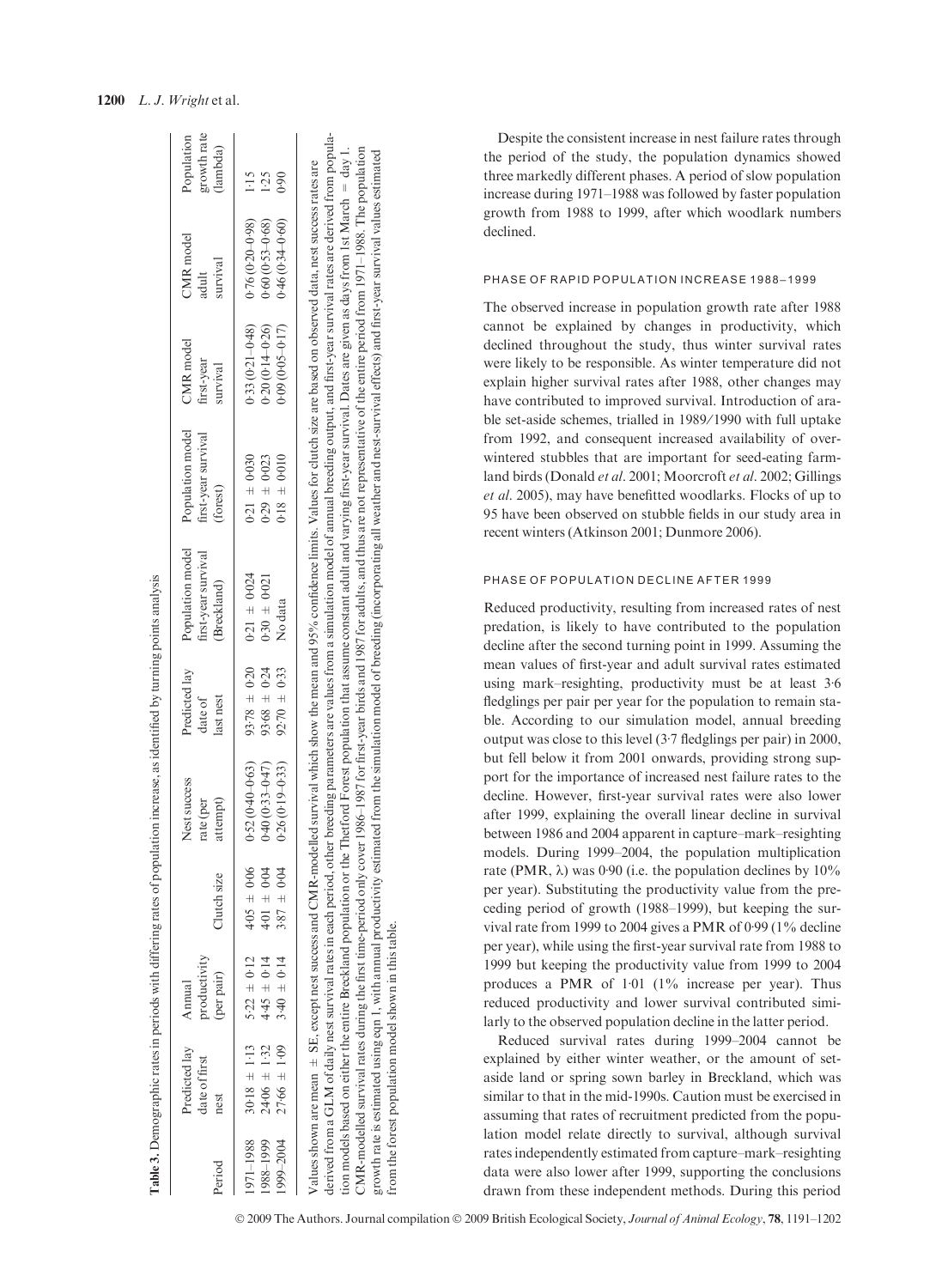of population decline, woodlark density decreased within open and young growth forest habitats, which supports the conclusion that the population decline post-1999 must be driven by extrinsic demographic factors. However, although our measure of habitat extent is applied consistently across years, it does not capture habitat quality (c.f. Mallord et al. 2007a), thus if the suitability of young plantations for woodlarks has reduced then habitat-mediated reduction in settlement could have contributed to observed declines.

# Conclusion

This study has demonstrated the importance of considering other factors in addition to climate change in predictive population modelling. In contrast to clear effects of climate on timing of breeding and productivity in single-brooded species, effects on multi-brooded species are more complex. While many recent studies have focused on incorporating density-dependent effects into predictive models (Stillman et al. 2001; Sutherland & Norris 2002; Sutherland 2006; Mallord *et al.* 2007a) or the effects of changes in predation, landscape (Jackson & Green 2000; Evans 2004; Tyler & Green 2004) or climate (Asbjørnsen et al. 2005; Pearce-Higgins et al. in press), few have incorporated all of these effects (although see Wildhaber & Lamberson 2004; Vucetich, Smith & Stahler 2005). A thorough understanding of such effects is required if accurate predictive modelling is to be possible.

# Acknowledgements

We are extremely grateful to the numerous observers who helped with woodlark population monitoring. We wish to thank the Forestry Commission, Ministry of Defence, Elveden Estate and other landowners for permitting access to land owned or managed by them. The Forestry Commission and the Royal Society for the Protection of Birds funded some of the data collection. We thank the Meteorological Office for providing the climate data through the British Atmospheric Data Centre (http://www.badc.nerc.ac.uk), and Phil Atkinson and Rob Robinson for valuable comments on earlier versions of this paper. LJW was funded by a NERC award (NER/S/A/2001/06141).

#### References

- Aebischer, N.J. (1999) Multi-way comparisons and generalized linear models of nest success: extensions of the Mayfield method. Bird Study, 46, S22–S31.
- Anderson, D.R., Burnham, K.P. & White, G.C. (1994) AIC model selection in overdispersed capture-recapture data. Ecology, 75, 1780–1793.
- Asbjørnsen, E.J., Sæther, B.E., Linnell, J.D.C., Engen, S., Andersen, R. & Bretten, T. (2005) Predicting the growth of a small introduced muskox population using population prediction intervals. Journal of Animal Ecology, 74, 612–618.
- Atkinson, P. (2001) Woodlarks' winter harbour. BTO News, 234, 5.
- Beale, C.M., Burfield, I.J., Sim, I.M.W., Rebecca, G.W., Pearce-Higgins, J.W. & Grant, M.C. (2006) Climate change may account for the decline of British ring ouzels Turdus torquatus. Journal of Animal Ecology, 75, 826–835.
- Beintema, A.J. & Muskens, G.J.D.M. (1987) Nesting success of birds breeding in Dutch agricultural grasslands. Journal of Applied Ecology, 24, 743–758. Both, C. & Visser, M.E. (2001) Adjustment to climate change is constrained by
- arrival date in a long-distance migrant bird. Nature, 411, 296–298.
- Both, C., Artemyev, A.V., Blaauw, B., Cowie, R.J., Dekhuijzen, A.J., Eeva, T., Enemar, A., Gustafsson, L., Ivankina, E.V., Jarvinen, A., Metcalfe, N.B.,

Nyholm, N.E.I., Potti, J., Ravussin, P.A., Sanz, J.J., Silverin, B., Slater, F.M., Sokolov, L.V., Torok, J., Winkel, W., Wright, J., Zang, H. & Visser, M.E. (2004) Large-scale geographical variation confirms that climate change causes birds to lay earlier. Proceedings of the Royal Society of London Series B, 271, 1657–1662.

- Both, C., Bouwhuis, S., Lessells, C.M. & Visser, M.E. (2006) Climate change and population declines in a long-distance migratory bird. Nature, 441, 81– 83.
- Bowden, C.G.R. & Green, R.E. (1992) The Ecology and Management of Woodlarks in Pine Plantations in the Thetford and Sandlings Forests. RSPB, Sandy.
- Burfield, I. & van Bommel, F. (2004) Birds in Europe: Population Estimates, Trends and Conservation Status. Birdlife International, Cambridge.
- Cramp, S. & Perrins, C.M. (1988) Handbook of the Birds of Europe, the Middle East and North Africa: The Birds of the Western Palearctic. Oxford University Press, Oxford.
- Cresswell, W. & McCleery, R. (2003) How great tits maintain synchronization of their hatch date with food supply in response to long-term variability in temperature. Journal of Animal Ecology, 72, 356-366.
- Crick, H.Q.P. (2004) The impact of climate change on birds. Ibis, 146 (Suppl. 1), S48–S56.
- Crick, H.Q.P. & Sparks, T.H. (1999) Climate change related to egg-laying trends. Nature, 399, 423.
- Crick, H.Q.P., Dudley, C., Glue, D.E. & Thomson, D.L. (1997) UK birds are laying eggs earlier. Nature, 388, 526.
- Crick, H.Q.P., Baillie, S.R. & Leech, D.I. (2003) The UK Nest Record Scheme: its value for science and conservation. Bird Study, 50, 254–270.
- Dion, N., Hobson, K.A. & Larivière, S. (2000) Interactive effects of vegetation and predators on the success of natural and simulated nests of grassland songbirds. Condor, 102, 629-634.
- Donald, P.F., Buckingham, D.L., Moorcroft, D., Muirhead, L.B., Evans, A.D. & Kirby, W.B. (2001) Habitat use and diet of skylarks Alauda arvensis wintering on lowland farmland in southern Britain. Journal of Applied Ecology, 38, 536–547.
- Dunmore, G. (2006) Systematic list: woodlark. Transactions of the Norfolk and Norwich Naturalists' Society, 39, 208.
- Dunn, P.O. & Winkler, D.W. (1999) Climate change has affected the breeding date of tree swallows throughout North America. Proceedings of the Royal Society of London Series B, 266, 2487–2490.
- Evans, K.L. (2004) The potential for interactions between predation and habitat change to cause population declines of farmland birds. *Ibis*, 146, 1-13.
- Eycott, A.E., Watkinson, A.R. & Dolman, P.M. (2006) Plant diversity in clearfell forest: ecological patterns and management effects. Journal of Applied Ecology, 43, 1160–1171.
- Fewster, R.M., Buckland, S.T., Siriwardena, G.M., Baillie, S.R. & Wilson, J.D. (2000) Analysis of population trends for farmland birds using generalized additive models. Ecology, 81, 1970-1984.
- Gillings, S., Newson, S.E., Noble, D.G. & Vickery, J.A. (2005) Winter availability of cereal stubbles attracts declining farmland birds and positively influences breeding population trends. Proceedings of the Royal Society of London Series B, 272, 733–739.
- Grosbois, V., Henry, P.Y., Blondel, J., Perret, P., Lebreton, J.D., Thomas, D.W. & Lambrechts, M.M. (2006) Climate impacts on Mediterranean blue tit survival: an investigation across seasons and at spatial scales. Global Change Biology, 12, 2235–2249.
- Grosbois, V., Gimenez, O., Gaillard, J.-M., Pradel, R., Barbraud, C., Clobert, J., Møller, A.P. & Weimerskirch, H. (2008) Assessing the impact of climate variation on survival in vertebrate populations. Biological Reviews, 83, 357– 399.
- Hughes, G.O., Thuiller, W., Midgley, G.F. & Collins, K. (2008) Environmental changes hastens the demise of the critically endangered riverine rabbit (Bunolagus monticulairis). Biological Conservation, 141, 23–24.
- Hulme, M., Jenkins, G.J., Lu, X., Turnpenny, J.R., Mitchell, T.D., Jones, R.G., Lowe, J., Murphy, J.M., Hassell, D., Boorman, P., McDonald, R. & Hill, S. (2002) Climate Change Scenarios for the United Kingdom: The UK-CIP02 Scientific Report. Tyndall Centre for Climate Change Research, School of Environmental Sciences, University of East Anglia, Norwich, UK.
- Jackson, D.B. & Green, R.E. (2000) The importance of the introduced hedgehog (Erinaceus europaeus) as a predator of the eggs of waders (Charadrii) on machair in South Uist, Scotland. Biological Conservation, 93, 333–348.
- Jenni, L. & Kéry, M. (2003) Timing of autumn bird migration under climate change: advances in long-distance migrants, delays in short-distance migrants. Proceedings of the Royal Society of London Series B, 270, 1467–1471.
- Jones, P. & Hulme, M. (1997) The changing temperature of ''Central England''. Climates of the British Isles (eds M. Hulme & E. Barrow), pp. 173–196. Routledge, London.